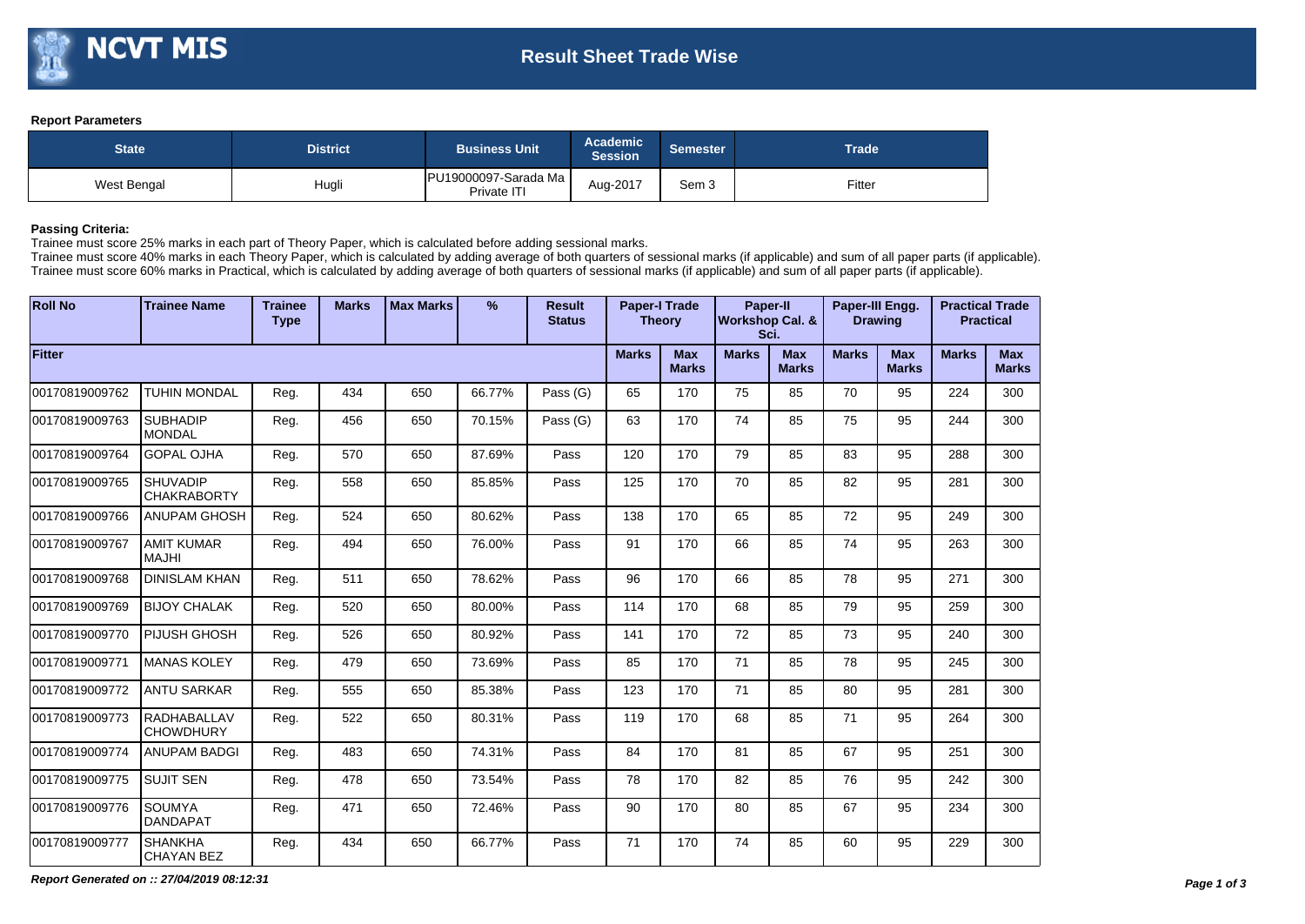## NCVT MIS 监

## **Result Sheet Trade Wise**

| <b>Roll No</b> | <b>Trainee Name</b>                  | <b>Trainee</b><br><b>Type</b> | <b>Marks</b> | <b>Max Marks</b> | %      | <b>Result</b><br><b>Status</b> | <b>Paper-I Trade</b><br><b>Theory</b> |                            | Paper-II<br><b>Workshop Cal. &amp;</b><br>Sci. |                            | Paper-III Engg.<br><b>Drawing</b> |                            | <b>Practical Trade</b><br><b>Practical</b> |                            |
|----------------|--------------------------------------|-------------------------------|--------------|------------------|--------|--------------------------------|---------------------------------------|----------------------------|------------------------------------------------|----------------------------|-----------------------------------|----------------------------|--------------------------------------------|----------------------------|
| Fitter         |                                      |                               |              |                  |        |                                | <b>Marks</b>                          | <b>Max</b><br><b>Marks</b> | <b>Marks</b>                                   | <b>Max</b><br><b>Marks</b> | <b>Marks</b>                      | <b>Max</b><br><b>Marks</b> | <b>Marks</b>                               | <b>Max</b><br><b>Marks</b> |
| 00170819009778 | PRABIR DEY                           | Reg.                          | 488          | 650              | 75.08% | Pass                           | 77                                    | 170                        | 71                                             | 85                         | 75                                | 95                         | 265                                        | 300                        |
| 00170819009779 | <b>SANTANU KOLEY</b>                 | Reg.                          | 482          | 650              | 74.15% | Pass                           | 93                                    | 170                        | 62                                             | 85                         | 77                                | 95                         | 250                                        | 300                        |
| 00170819009780 | <b>TOMOJIT MODAK</b>                 | Reg.                          | 526          | 650              | 80.92% | Pass                           | 104                                   | 170                        | 66                                             | 85                         | 79                                | 95                         | 277                                        | 300                        |
| 00170819009781 | <b>TUHIN TRIPATHY</b>                | Reg.                          | 470          | 650              | 72.31% | Pass                           | 93                                    | 170                        | 68                                             | 85                         | 65                                | 95                         | 244                                        | 300                        |
| 00170819009782 | ARABINDA NANDI                       | Reg.                          | 494          | 650              | 76.00% | Pass                           | 107                                   | 170                        | 70                                             | 85                         | 76                                | 95                         | 241                                        | 300                        |
| 00170819009783 | <b>SUBRATA</b><br><b>MUKHERJEE</b>   | Reg.                          | 465          | 650              | 71.54% | Pass                           | 89                                    | 170                        | 70                                             | 85                         | 62                                | 95                         | 244                                        | 300                        |
| 00170819009784 | <b>SOVAN BISWAS</b>                  | Reg.                          | 446          | 650              | 68.62% | Pass                           | 100                                   | 170                        | 69                                             | 85                         | 70                                | 95                         | 207                                        | 300                        |
| 00170819009785 | <b>SOMNATH</b><br>SAREN              | Reg.                          | 504          | 650              | 77.54% | Pass                           | 103                                   | 170                        | 69                                             | 85                         | 80                                | 95                         | 252                                        | 300                        |
| 00170819009786 | <b>NIRMAL KUMAR</b><br><b>SAHANI</b> | Reg.                          | 546          | 650              | 84.00% | Pass                           | 108                                   | 170                        | 71                                             | 85                         | 86                                | 95                         | 281                                        | 300                        |
| 00170819009787 | <b>RAJESH PAL</b>                    | Reg.                          | 465          | 650              | 71.54% | Pass                           | 88                                    | 170                        | 70                                             | 85                         | 66                                | 95                         | 241                                        | 300                        |
| 00170819009788 | <b>ARKOPROVO</b><br><b>MANDAL</b>    | Reg.                          | 467          | 650              | 71.85% | Pass                           | 86                                    | 170                        | 64                                             | 85                         | 71                                | 95                         | 246                                        | 300                        |
| 00170819009789 | <b>AMIT RUIDAS</b>                   | Reg.                          | 446          | 650              | 68.62% | Pass                           | 73                                    | 170                        | 69                                             | 85                         | 68                                | 95                         | 236                                        | 300                        |
| 00170819009790 | PRITAM LAHA                          | Reg.                          | 443          | 650              | 68.15% | Pass                           | 85                                    | 170                        | 66                                             | 85                         | 66                                | 95                         | 226                                        | 300                        |
| 00170819009791 | APURBA KOTAL                         | Reg.                          | 497          | 650              | 76.46% | Pass                           | 88                                    | 170                        | 69                                             | 85                         | 78                                | 95                         | 262                                        | 300                        |
| 00170819009792 | <b>BIBEK KUMAR</b><br><b>DAS</b>     | Reg.                          | 505          | 650              | 77.69% | Pass                           | 93                                    | 170                        | 71                                             | 85                         | 71                                | 95                         | 270                                        | 300                        |
| 00170819009793 | <b>ANKUSH NANDI</b>                  | Reg.                          | 475          | 650              | 73.08% | Pass                           | 89                                    | 170                        | 70                                             | 85                         | 71                                | 95                         | 245                                        | 300                        |
| 00170819009794 | <b>SOMNATH</b><br><b>GHOSH</b>       | Reg.                          | 503          | 650              | 77.38% | Pass                           | 107                                   | 170                        | 70                                             | 85                         | 75                                | 95                         | 251                                        | 300                        |
| 00170819009795 | <b>SIBNATH KAPRI</b>                 | Reg.                          | 438          | 650              | 67.38% | Pass                           | 92                                    | 170                        | 70                                             | 85                         | 60                                | 95                         | 216                                        | 300                        |
| 00170819009796 | <b>SRIKANTA</b><br><b>SWARNAKAR</b>  | Reg.                          | 523          | 650              | 80.46% | Pass                           | 90                                    | 170                        | 71                                             | 85                         | 79                                | 95                         | 283                                        | 300                        |
| 00170819009797 | <b>TOTAN</b><br><b>BHATTACHARYA</b>  | Reg.                          | 488          | 650              | 75.08% | Pass                           | 94                                    | 170                        | 70                                             | 85                         | 74                                | 95                         | 250                                        | 300                        |
| 00170819009798 | <b>BAPPA HALDER</b>                  | Reg.                          | 487          | 650              | 74.92% | Pass                           | 94                                    | 170                        | 70                                             | 85                         | 67                                | 95                         | 256                                        | 300                        |
| 00170819009799 | SANTANU SAMUI                        | Reg.                          | 518          | 650              | 79.69% | Pass                           | 101                                   | 170                        | 71                                             | 85                         | 72                                | 95                         | 274                                        | 300                        |